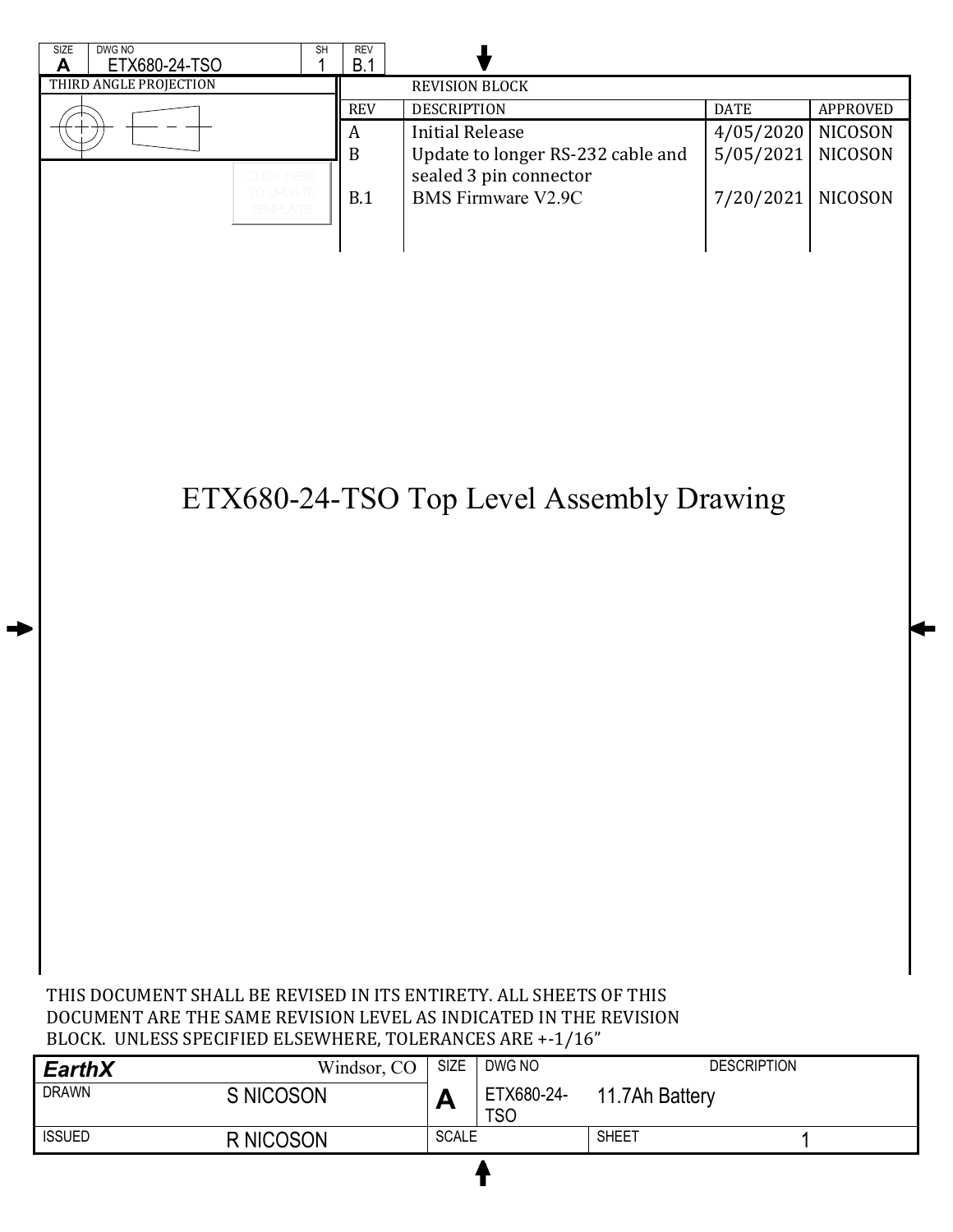

| Item # | Part#         | <b>Description</b>         | <b>Ouantity</b> |
|--------|---------------|----------------------------|-----------------|
|        | ETX680-24-TSO | 11.7 Ah Battery            |                 |
| ◠<br>∠ | $M8-1-12$     | M8 Phillips Hex Head Screw |                 |
|        |               |                            |                 |

## **Notes**

- This battery meets the TSO-C179b standards
- This product is manufactured under FAA TSOA quality system requirements.
- Battery ratings are per DO-311a
- Reference documents: 180319 Acceptance Test Procedure (ATP)
- Components of this article meet the applicable flammability requirements of §§ 23/25/27/29.853, 23/25/27/29.863, and 25.869.
- The conditions and tests required for TSO approval of this article are minimum performance standards. Those installing this article either on or within a specific type or class of aircraft must determine that the article installation conditions are within the TSO standards. The article may be installed only according to 14 CFR part 43 or the applicable airworthiness requirements

| <b>ISSUED</b> | $\sim$<br>)N<br>NH | .<br>NUAL∟<br>$  -$ | <b>SHEET</b> |  |
|---------------|--------------------|---------------------|--------------|--|
|               |                    |                     |              |  |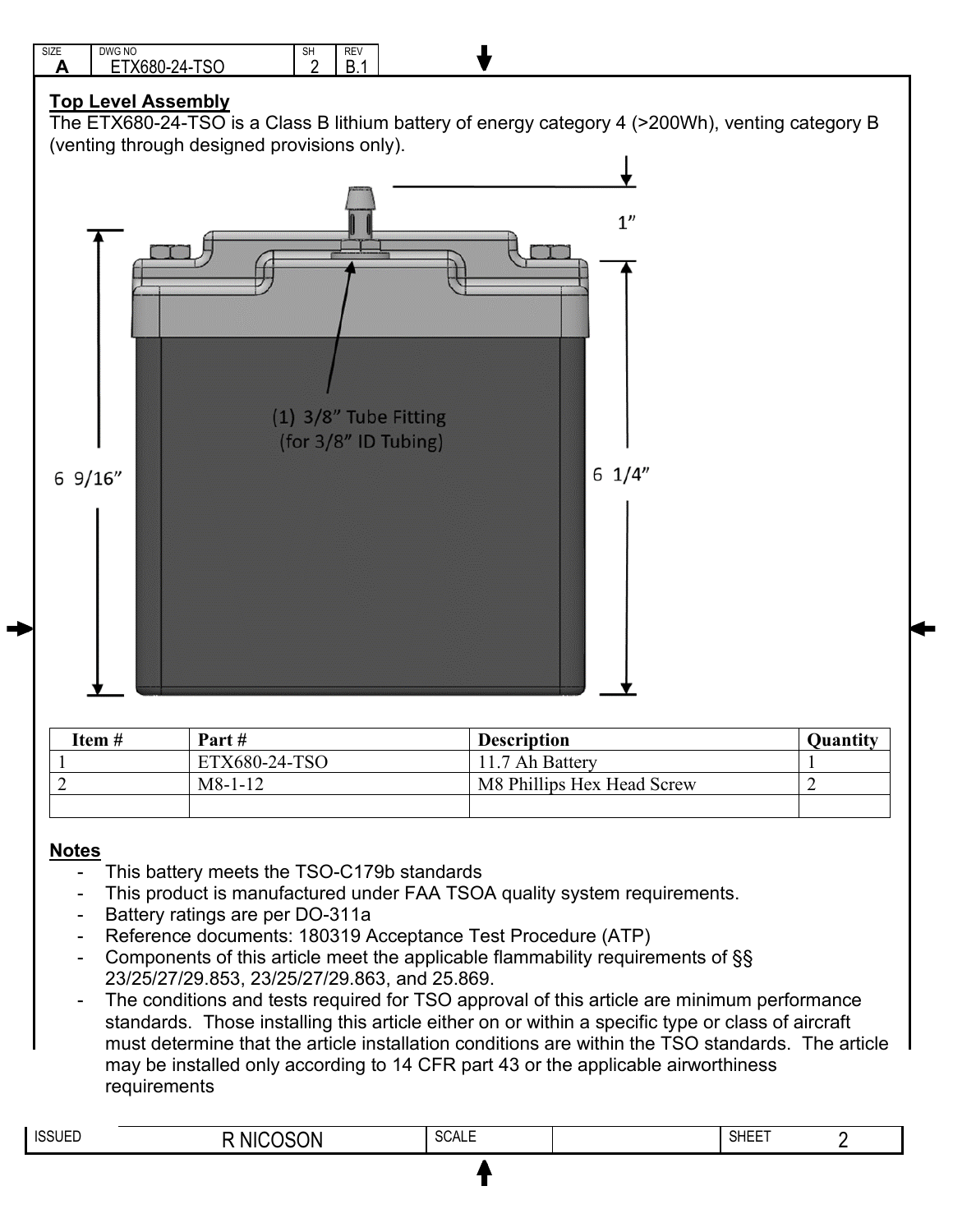

The ETX680-24-TSO can provide status and fault information via a discrete output and RS-232 output. The connection to the battery is a three conductor latching and sealed plug (see the figures below).



| <b>ISSUED</b> | $\sim$ ON<br>NI | <b>SCALE</b> | <b>OUTER</b><br><b>SHEE</b> |  |
|---------------|-----------------|--------------|-----------------------------|--|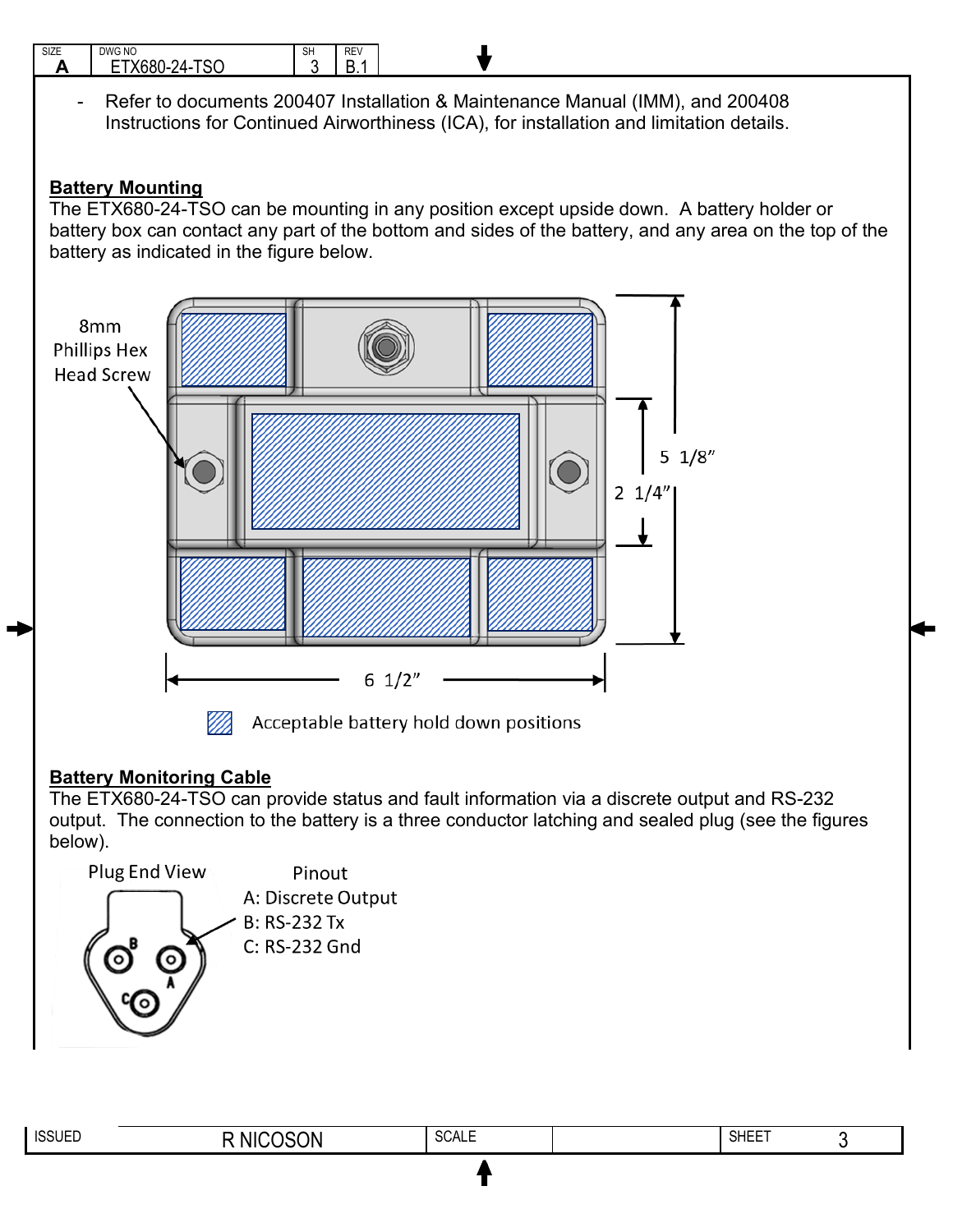

## **Specifications**

| Voltage                             | 26.4 V                                             |
|-------------------------------------|----------------------------------------------------|
| Capacity (1C, 1 hour rate at 23 °C) | 11.7Ah $@$ 1C rate (See below)                     |
| Capacity vs Temperature             | $25 °C = 100\%$                                    |
|                                     | $0^{\circ}C = 97\%$                                |
|                                     | $-30^{\circ}$ C = 95% (11.3Ah at this temperature) |
| Self-Discharge Rate                 | $\langle 3\% \rangle$ month @ 25°C                 |
| Peak Power (Ipp), $23/-18$ °C       | $850 / 400$ amps                                   |
| Rated Power (Ipr), $23/-18$ °C      | $500 / 250$ amps                                   |
| Max Continuous Discharge Amps       | 24A                                                |
| (Discharging 100% of capacity)      |                                                    |
| <b>Standard Charge Voltage</b>      | $27.6 - 28.8$ V                                    |
| Recommended Charger/Maintainer Amps | $5 - 15A$                                          |
|                                     |                                                    |
| Max Charge Amps                     | 70A (from aircraft charging system)                |
| Life (Charge cycles)                | 4000 cycles $\omega$ 1C discharge rate, 25 °C      |
|                                     | (20% depth of discharge)                           |
|                                     | 2000 cycles @10C discharge rate, $25^{\circ}$ C    |
|                                     | (80% depth of discharge)                           |
|                                     | 6 Years                                            |
| Life (Years)                        |                                                    |
| Weight                              | 7.2lb $(3.27Kg)$                                   |

|  | <b>ISSUED</b> | $\gamma$<br>N | 0011F<br>$\mathbf{v}$<br><b>JUALE</b> |  | <b>SHEET</b> |  |
|--|---------------|---------------|---------------------------------------|--|--------------|--|
|--|---------------|---------------|---------------------------------------|--|--------------|--|